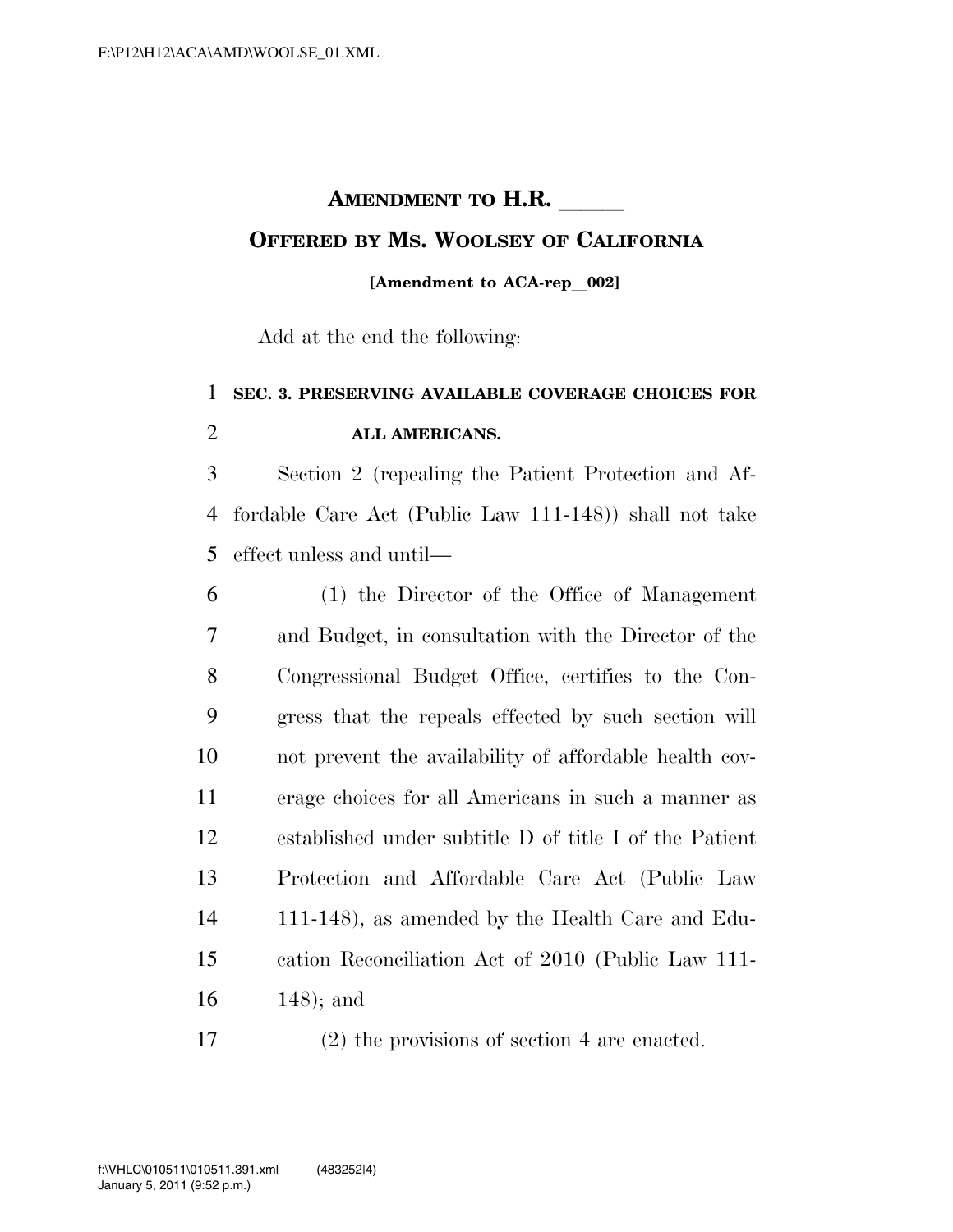#### **SEC. 4. PUBLIC HEALTH INSURANCE OPTION.**

 (a) ESTABLISHMENT AND ADMINISTRATION OF A PUBLIC HEALTH INSURANCE OPTION.—

 (1) ESTABLISHMENT.—For years beginning with 2014, the Secretary of Health and Human Services (in this subtitle referred to as the ''Sec- retary'') shall provide for the offering through Ex- changes established under this title of a health bene- fits plan (in this Act referred to as the ''public health insurance option'') that ensures choice, com- petition, and stability of affordable, high-quality cov- erage throughout the United States in accordance with this section. In designing the option, the Sec- retary's primary responsibility is to create a low-cost plan without compromising quality or access to care.

### 16 (2) OFFERING THROUGH EXCHANGES.—

 (A) EXCLUSIVE TO EXCHANGES.—The public health insurance option shall only be made available through Exchanges established under this title.

21 (B) ENSURING A LEVEL PLAYING FIELD.— Consistent with this section, the public health insurance option shall comply with require- ments that are applicable under this title to health benefits plans offered through such Ex-changes, including requirements related to ben-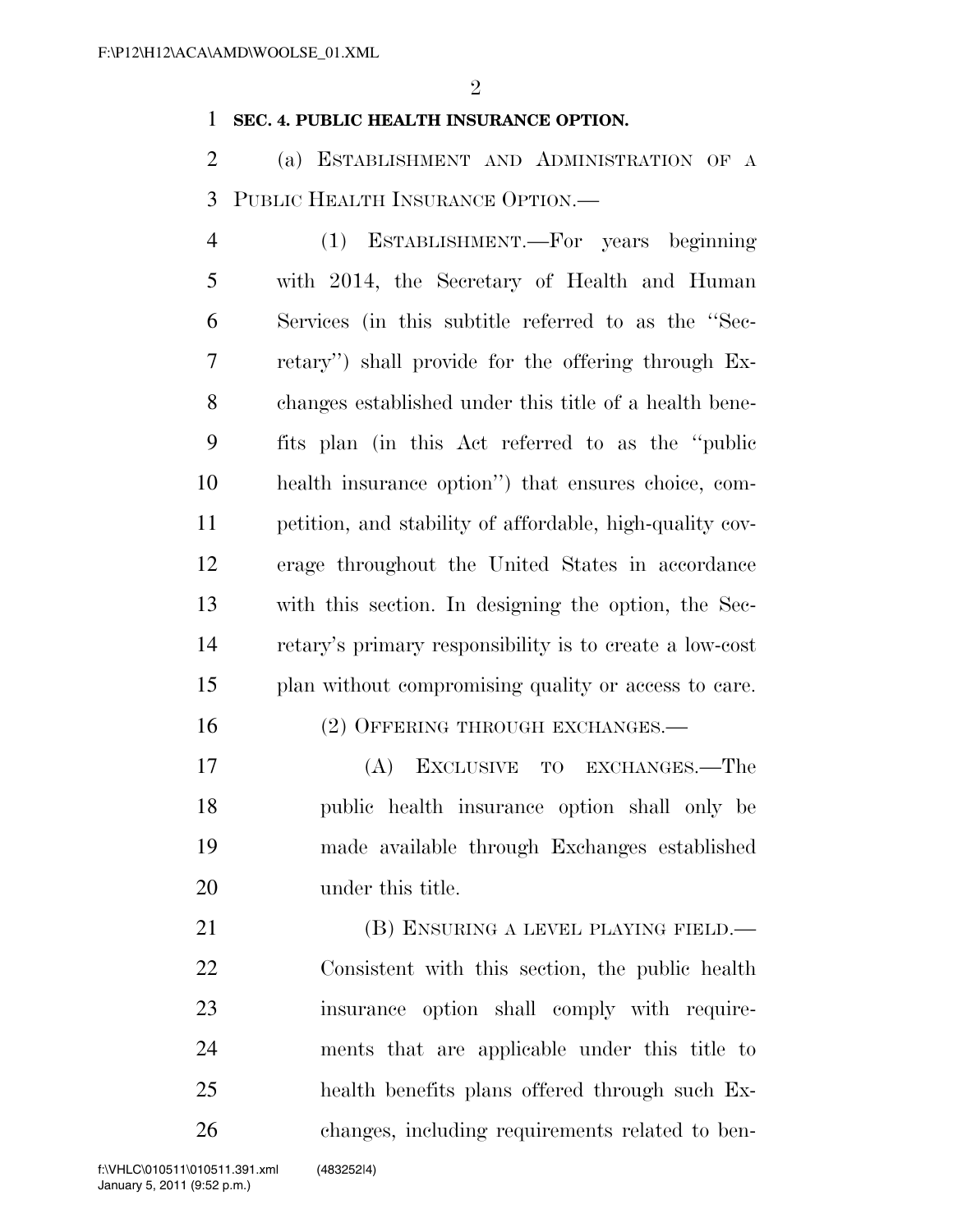| $\mathbf{1}$   | efits, benefit levels, provider networks, notices,      |
|----------------|---------------------------------------------------------|
| $\overline{2}$ | consumer protections, and cost sharing.                 |
| 3              | (C) PROVISION OF BENEFIT LEVELS.—The                    |
| $\overline{4}$ | public health insurance option—                         |
| 5              | (i) shall offer bronze, silver, and gold                |
| 6              | plans; and                                              |
| 7              | (ii) may offer platinum plans.                          |
| 8              | (3) ADMINISTRATIVE CONTRACTING.—The Sec-                |
| 9              | retary may enter into contracts for the purpose of      |
| 10             | performing administrative functions (including func-    |
| 11             | tions described in subsection $(a)(4)$ of section 1874A |
| 12             | of the Social Security Act) with respect to the public  |
| 13             | health insurance option in the same manner as the       |
| 14             | Secretary may enter into contracts under subsection     |
| 15             | $(a)(1)$ of such section. The Secretary has the same    |
| 16             | authority with respect to the public health insurance   |
| 17             | option as the Secretary has under subsections $(a)(1)$  |
| 18             | and (b) of section 1874A of the Social Security Act     |
| 19             | with respect to title XVIII of such Act. Contracts      |
| 20             | under this subsection shall not involve the transfer    |
| 21             | of insurance risk to such entity.                       |
| 22             | (4) OMBUDSMAN.—The Secretary shall estab-               |
| 23             | office of the ombudsman for the public<br>lish<br>an    |
| 24             | health insurance option which shall have duties with    |

respect to the public health insurance option similar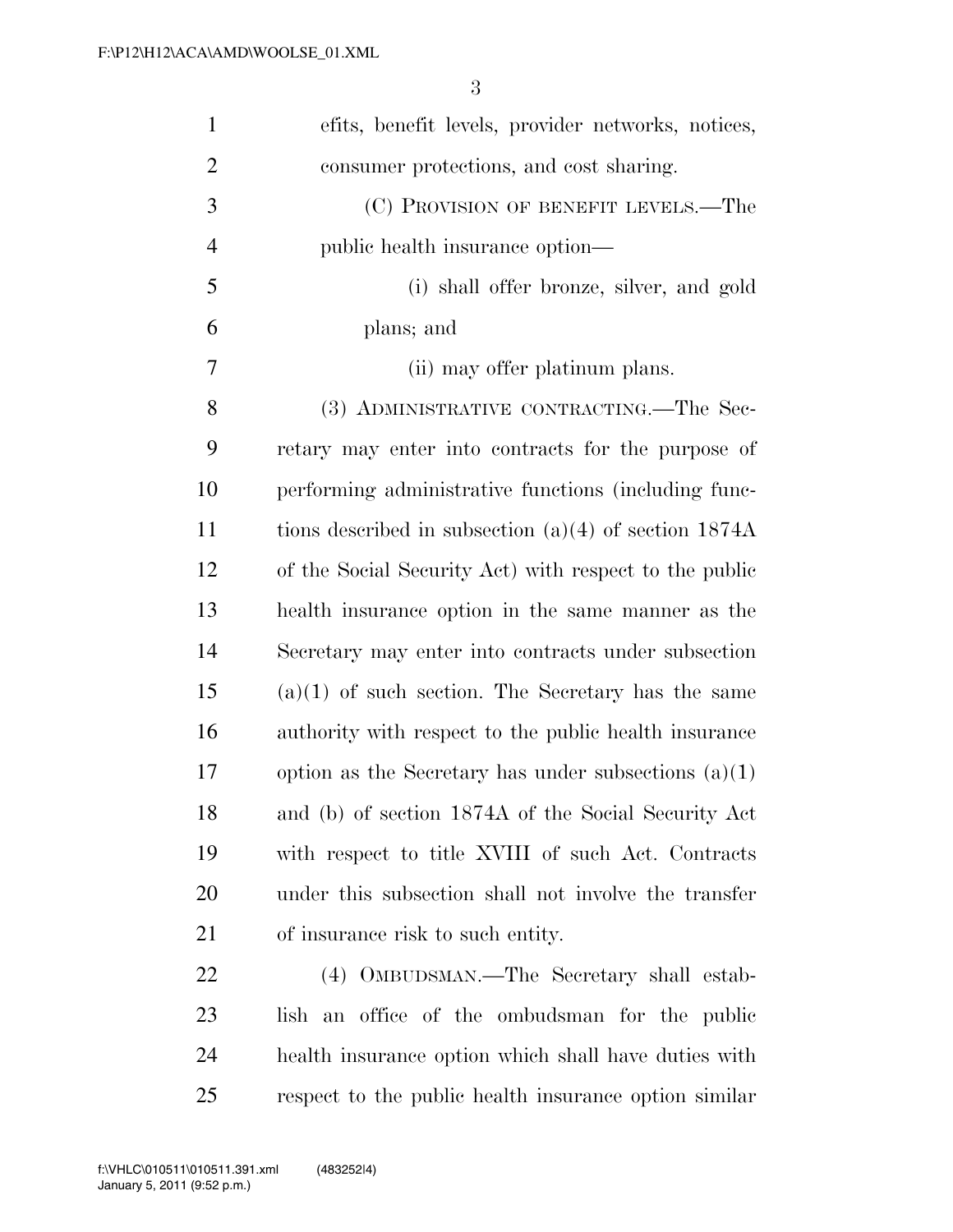to the duties of the Medicare Beneficiary Ombuds- man under section 1808(c)(2) of the Social Security Act. In addition, such office shall work with States to ensure that information and notice is provided that the public health insurance option is one of the health plans available through an Exchange.

 (5) DATA COLLECTION.—The Secretary shall collect such data as may be required to establish premiums and payment rates for the public health insurance option and for other purposes under this section, including to improve quality and to reduce racial, ethnic, and other disparities in health and health care.

 (6) ACCESS TO FEDERAL COURTS.—The provi- sions of Medicare (and related provisions of title II of the Social Security Act) relating to access of Medicare beneficiaries to Federal courts for the en- forcement of rights under Medicare, including with respect to amounts in controversy, shall apply to the public health insurance option and individuals en-21 rolled under such option under this title in the same manner as such provisions apply to Medicare and Medicare beneficiaries.

(b) PREMIUMS AND FINANCING.—

25 (1) ESTABLISHMENT OF PREMIUMS.—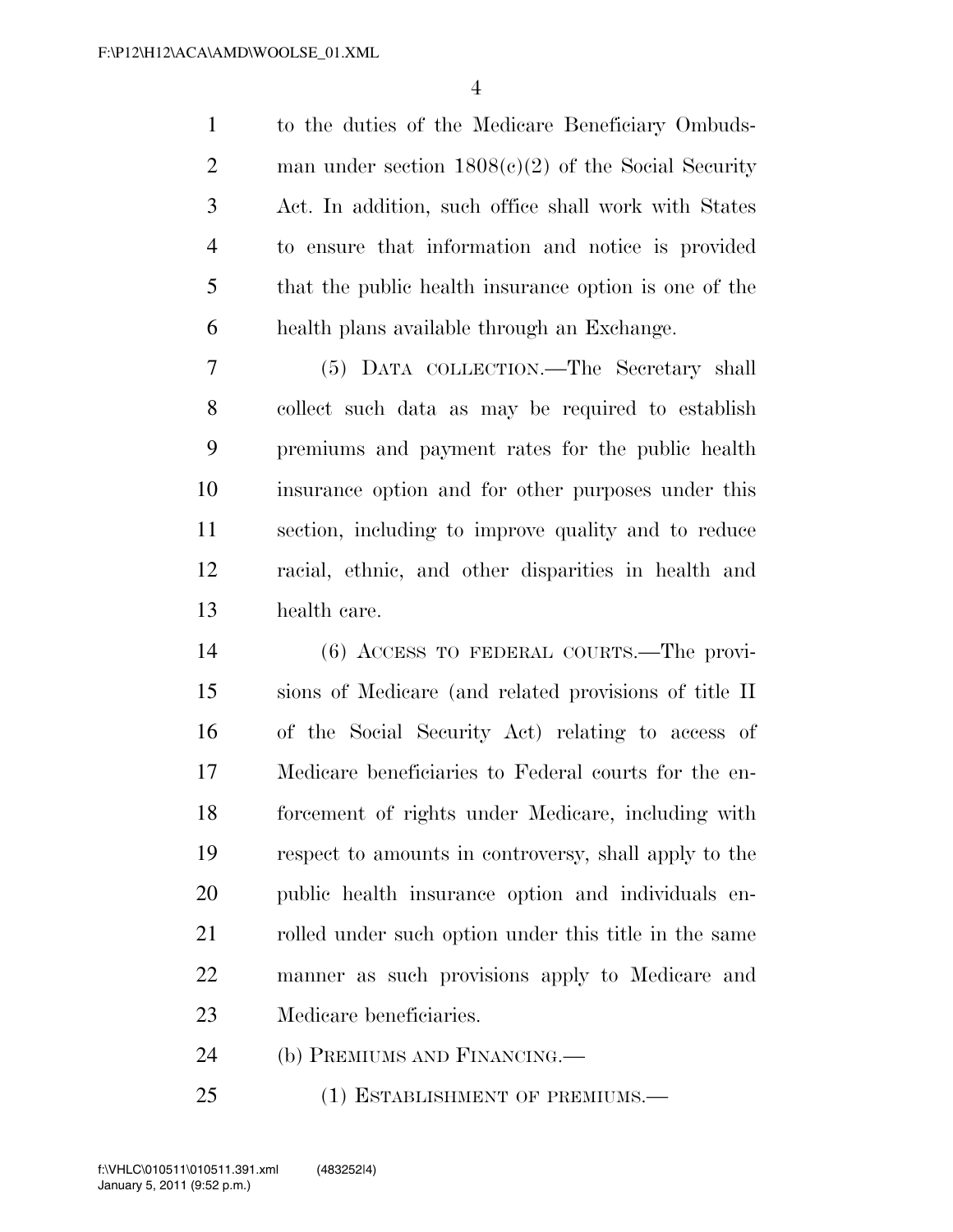| $\mathbf{1}$   | (A) IN GENERAL.—The Secretary shall es-          |
|----------------|--------------------------------------------------|
| $\overline{2}$ | tablish geographically adjusted premium rates    |
| 3              | for the public health insurance option—          |
| $\overline{4}$ | (i) in a manner that complies with the           |
| 5              | premium rules under paragraph $(3)$ ; and        |
| 6              | (ii) at a level sufficient to fully finance      |
| 7              | the costs of-                                    |
| 8              | (I) health benefits provided by                  |
| 9              | the public health insurance option;              |
| 10             | and                                              |
| 11             | (II) administrative costs related                |
| 12             | to operating the public health insur-            |
| 13             | ance option.                                     |
| 14             | CONTINGENCY MARGIN. - In estab-<br>(B)           |
| 15             | lishing premium rates under subparagraph $(A)$ , |
| 16             | Secretary shall include an appropriate<br>the    |
| 17             | amount for a contingency margin.                 |
| 18             | $(2)$ ACCOUNT.—                                  |
| 19             | (A)<br>ESTABLISHMENT.—There is<br>estab-         |
| 20             | lished in the Treasury of the United States an   |
| 21             | account for the receipts and disbursements at-   |
| 22             | tributable to the operation of the public health |
| 23             | insurance option, including the start-up funding |
| 24             | under subparagraph $(B)$ . Section $1854(g)$ of  |
| 25             | the Social Security Act shall apply to receipts  |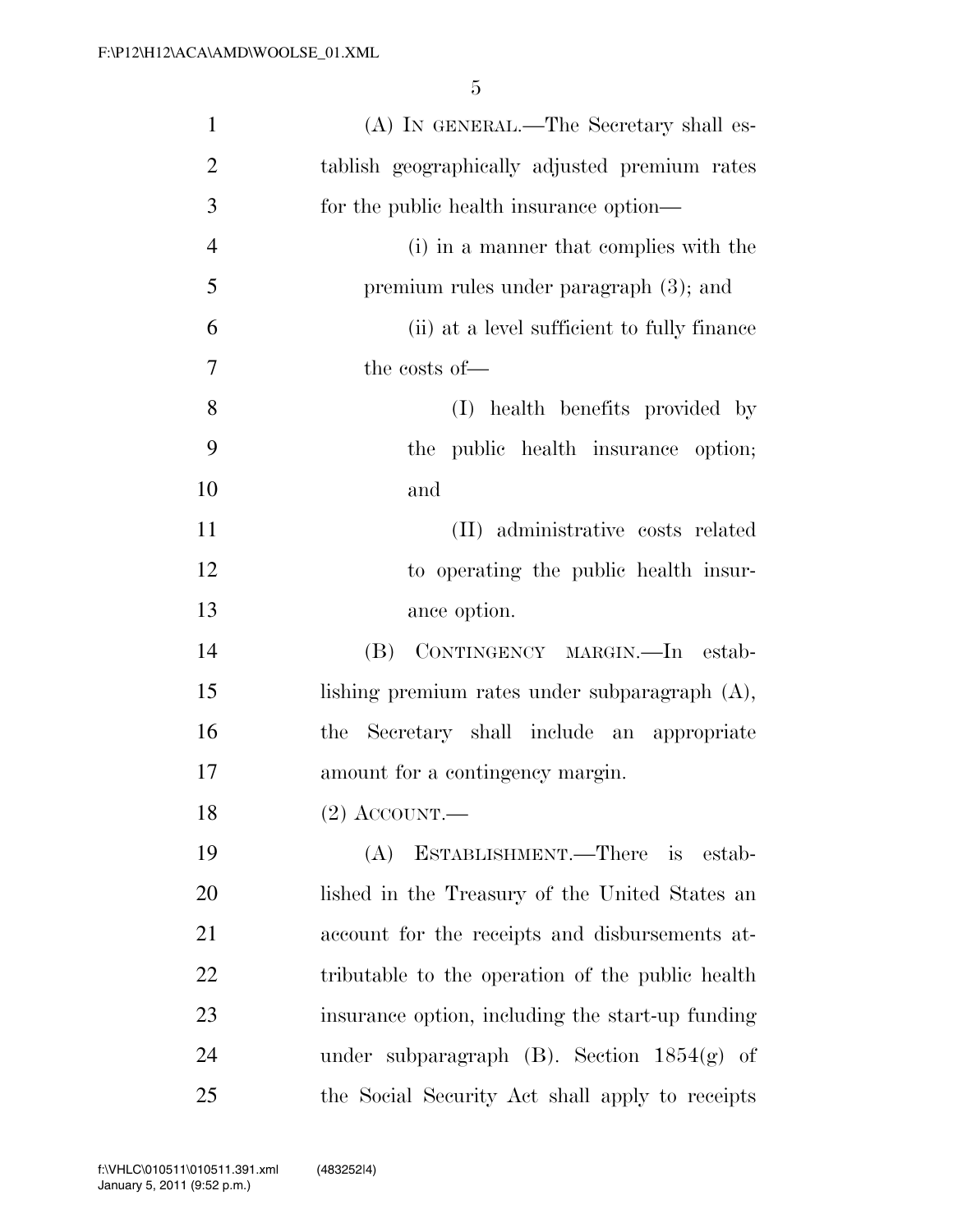| 1              | described in the previous sentence in the same |
|----------------|------------------------------------------------|
| $\overline{2}$ | manner as such section applies to payments or  |
| 3              | premiums described in such section.            |
| $\overline{4}$ | (B) START-UP FUNDING.—                         |
| 5              | (i) IN GENERAL.—In order to provide            |
| 6              | for the establishment of the public health     |
| $\tau$         | insurance option there is hereby appro-        |
| 8              | priated to the Secretary, out of any funds     |
| 9              | in the Treasury not otherwise appro-           |
| 10             | priated, $$2,000,000,000$ . In order to pro-   |
| 11             | vide for initial claims reserves before the    |
| 12             | collection of premiums, there is hereby ap-    |
| 13             | propriated to the Secretary, out of any        |
| 14             | funds in the Treasury not otherwise appro-     |
| 15             | priated, such sums as necessary to cover       |
| 16             | 90 days worth of claims reserves based on      |
| 17             | projected enrollment.                          |
| 18             | (ii) AMORTIZATION OF START-UP                  |
| 19             | FUNDING.—The Secretary shall provide for       |
| 20             | the repayment of the startup funding pro-      |
| 21             | vided under clause (i) to the Treasury in      |
| 22             | an amortized manner over the 10-year pe-       |
| 23             | riod beginning with 2014.                      |
| 24             | (iii)<br>LIMITATION ON FUNDING.                |
| 25             | Nothing in this subsection shall be con-       |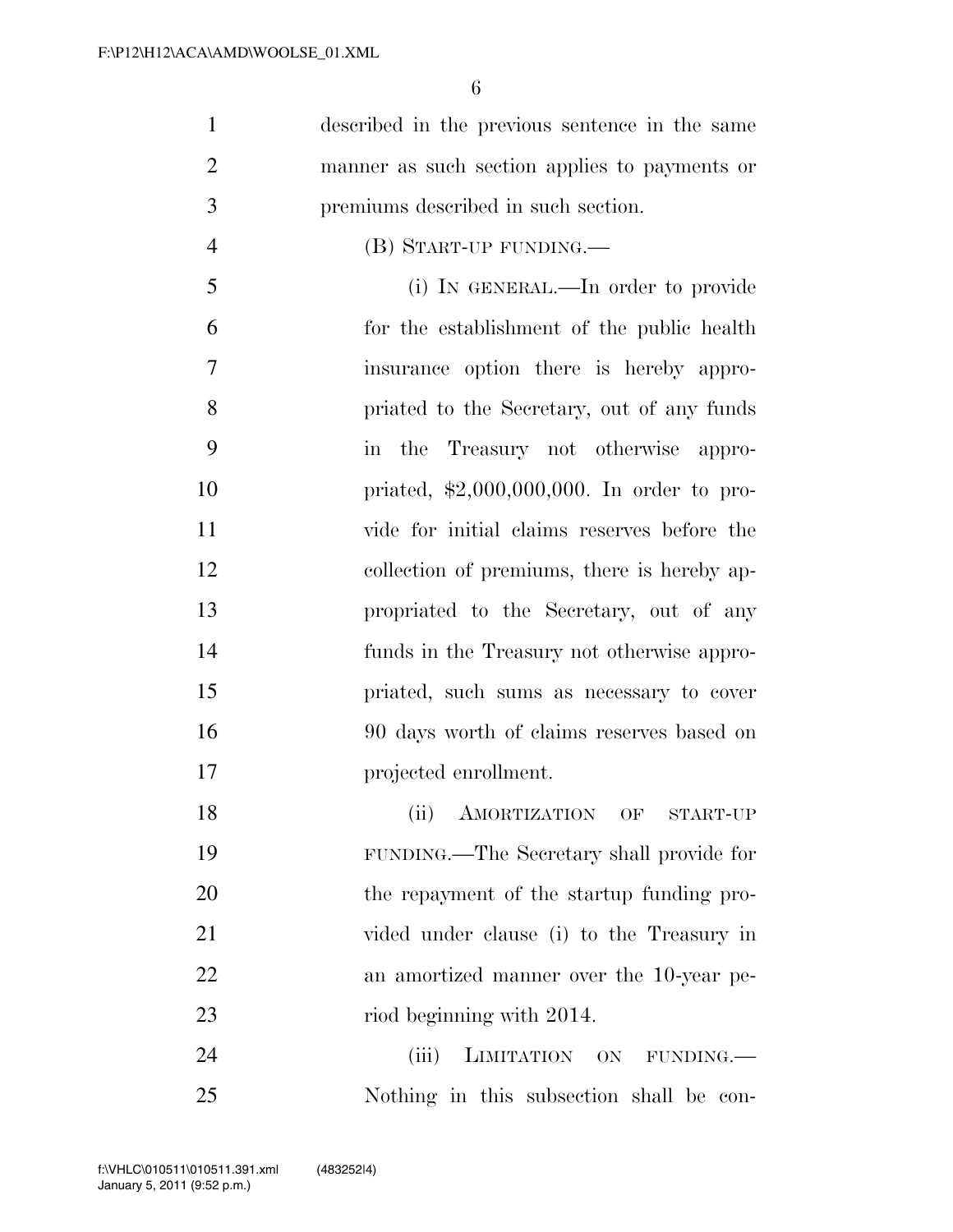| 1              | strued as authorizing any additional appro-         |
|----------------|-----------------------------------------------------|
| $\overline{2}$ | priations to the account, other than such           |
| 3              | amounts as are otherwise provided with re-          |
| $\overline{4}$ | spect to other health benefits plans partici-       |
| 5              | pating under the Exchange involved.                 |
| 6              | (3) INSURANCE RATING RULES.—The premium             |
| 7              | rate charged for the public health insurance option |
| 8              | may not vary except as provided under section 2701  |
| 9              | of the Public Health Service Act.                   |
| 10             | (c) PAYMENT RATES FOR ITEMS AND SERVICES.-          |
| 11             | (1) RATES ESTABLISHED BY SECRETARY.—                |
| 12             | (A) IN GENERAL.—The Secretary shall es-             |
| 13             | tablish payment rates for the public health in-     |
| 14             | surance option for services and health care pro-    |
| 15             | viders consistent with this subsection and may      |
| 16             | change such payment rates in accordance with        |
| 17             | subsection (d).                                     |
| 18             | (B) INITIAL PAYMENT RULES.-                         |
| 19             | IN GENERAL.—During 2014,<br>(i)                     |
| 20             | 2015, and 2016, the Secretary shall set             |
| 21             | the payment rates under this subsection             |
| 22             | for services and providers described in sub-        |
| 23             | paragraph $(A)$ equal to the payment rates          |
| 24             | for equivalent services and providers under         |
| 25             | parts A and B of Medicare, subject to               |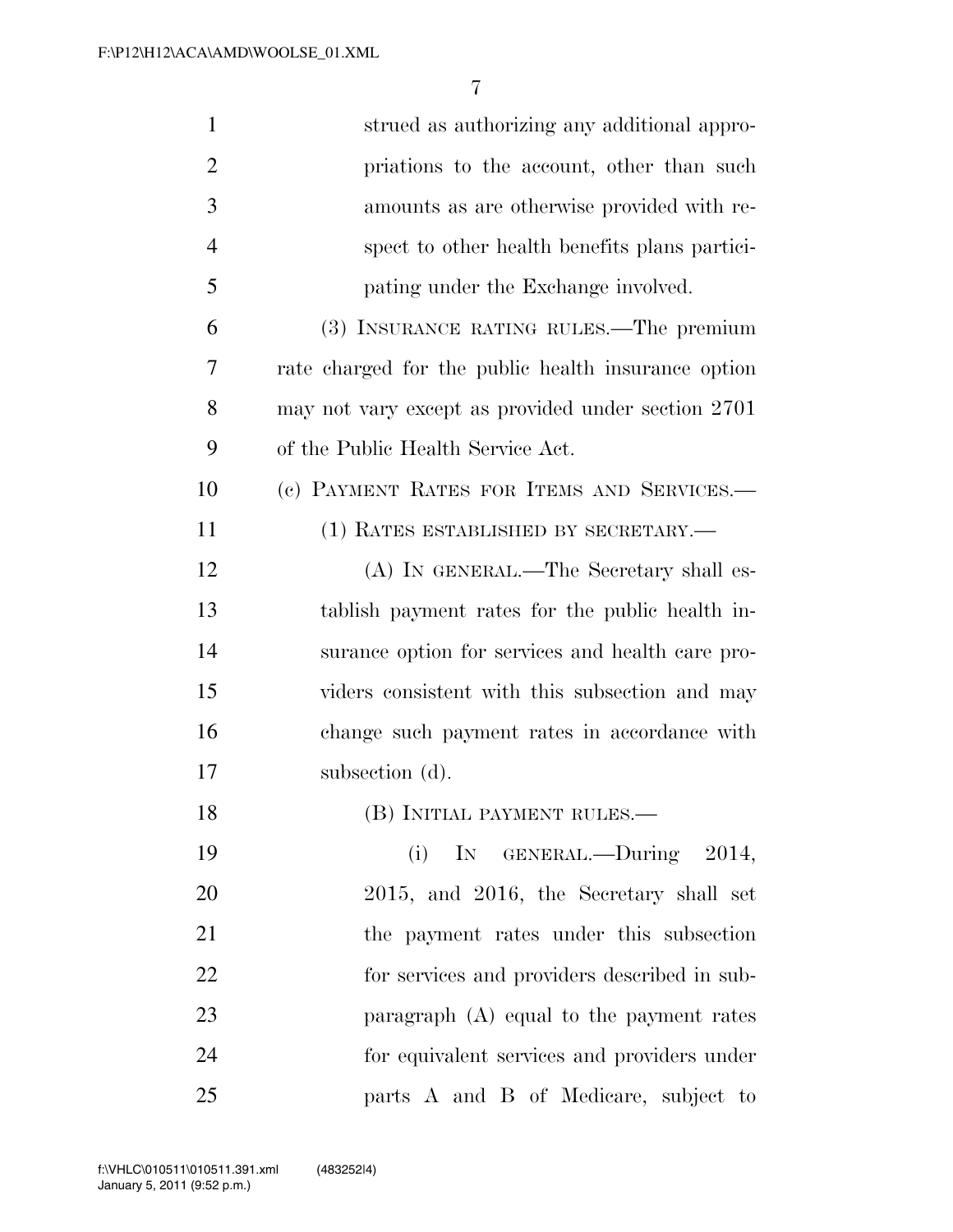| $\mathbf{1}$   | clause (ii), paragraphs $(2)(A)$ and $(4)$ , and |
|----------------|--------------------------------------------------|
| $\overline{2}$ | subsection (d).                                  |
| 3              | (ii) EXCEPTIONS.—                                |
| $\overline{4}$ | (I) PRACTITIONERS' SERVICES.-                    |
| 5              | Payment rates for practitioners' serv-           |
| 6              | ices otherwise established under the             |
| 7              | fee schedule under section 1848 of the           |
| 8              | Social Security Act shall be applied             |
| 9              | without regard to the provisions under           |
| 10             | subsection (f) of such section and the           |
| 11             | update under subsection $(d)(4)$ under           |
| 12             | such section for a year as applied               |
| 13             | under this paragraph shall be not less           |
| 14             | than 1 percent.                                  |
| 15             | (II) ADJUSTMENTS.—The Sec-                       |
| 16             | retary may determine the extent to               |
| 17             | which Medicare adjustments applica-              |
| 18             | ble to base payment rates under parts            |
| 19             | A and B of Medicare for graduate                 |
| 20             | medical education and dispropor-                 |
| 21             | tionate share hospitals shall apply              |
| 22             | under this section.                              |
| 23             | (C) FOR NEW SERVICES.—The Secretary              |
| 24             | shall modify payment rates described in sub-     |
| 25             | paragraph (B) in order to accommodate pay-       |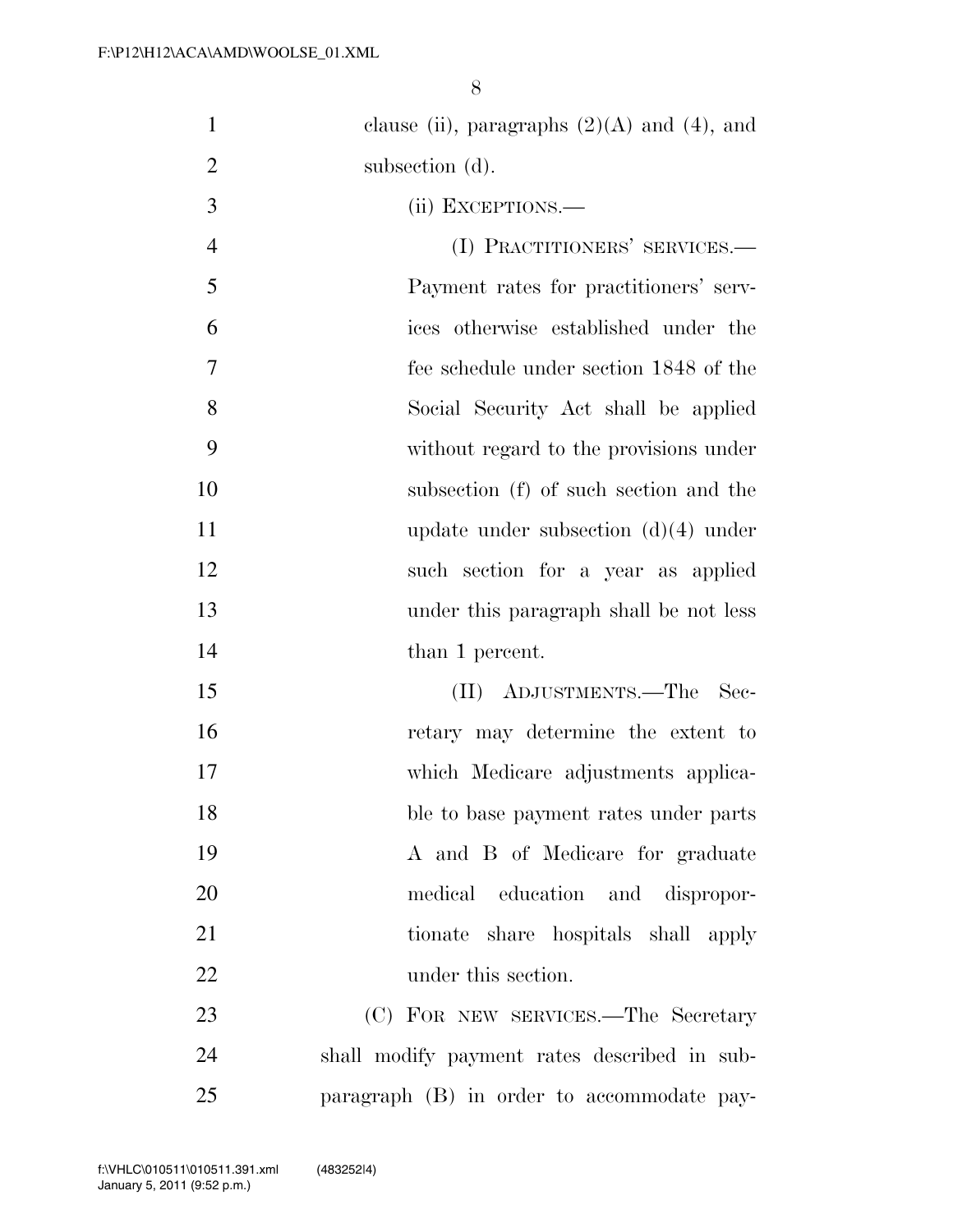| $\mathbf{1}$   | ments for services, such as well-child visits, that |
|----------------|-----------------------------------------------------|
| $\overline{2}$ | are not otherwise covered under Medicare.           |
| 3              | (D)<br>PRESCRIPTION DRUGS.-Payment                  |
| $\overline{4}$ | rates under this subsection for prescription        |
| 5              | drugs that are not paid for under part A or         |
| 6              | part B of Medicare shall be at rates negotiated     |
| $\overline{7}$ | by the Secretary.                                   |
| 8              | (2) INCENTIVES FOR PARTICIPATING<br>PRO-            |
| 9              | VIDERS.-                                            |
| 10             | (A) INITIAL INCENTIVE PERIOD.—                      |
| 11             | (i) IN GENERAL.—The Secretary shall                 |
| 12             | provide, in the case of services described in       |
| 13             | clause (ii) furnished during $2014$ , $2015$ ,      |
| 14             | and 2016, for payment rates that are 5              |
| 15             | percent greater than the rates established          |
| 16             | under paragraph $(1)$ .                             |
| 17             | (ii) SERVICES DESCRIBED.—The serv-                  |
| 18             | ices described in this clause are items and         |
| 19             | professional services, under the public             |
| 20             | health insurance option by a physician or           |
| 21             | other health care practitioner who partici-         |
| 22             | pates in both Medicare and the public               |
| 23             | health insurance option.                            |
| 24             | (iii) SPECIAL RULES.—A pediatrician                 |
| 25             | and any other health care practitioner who          |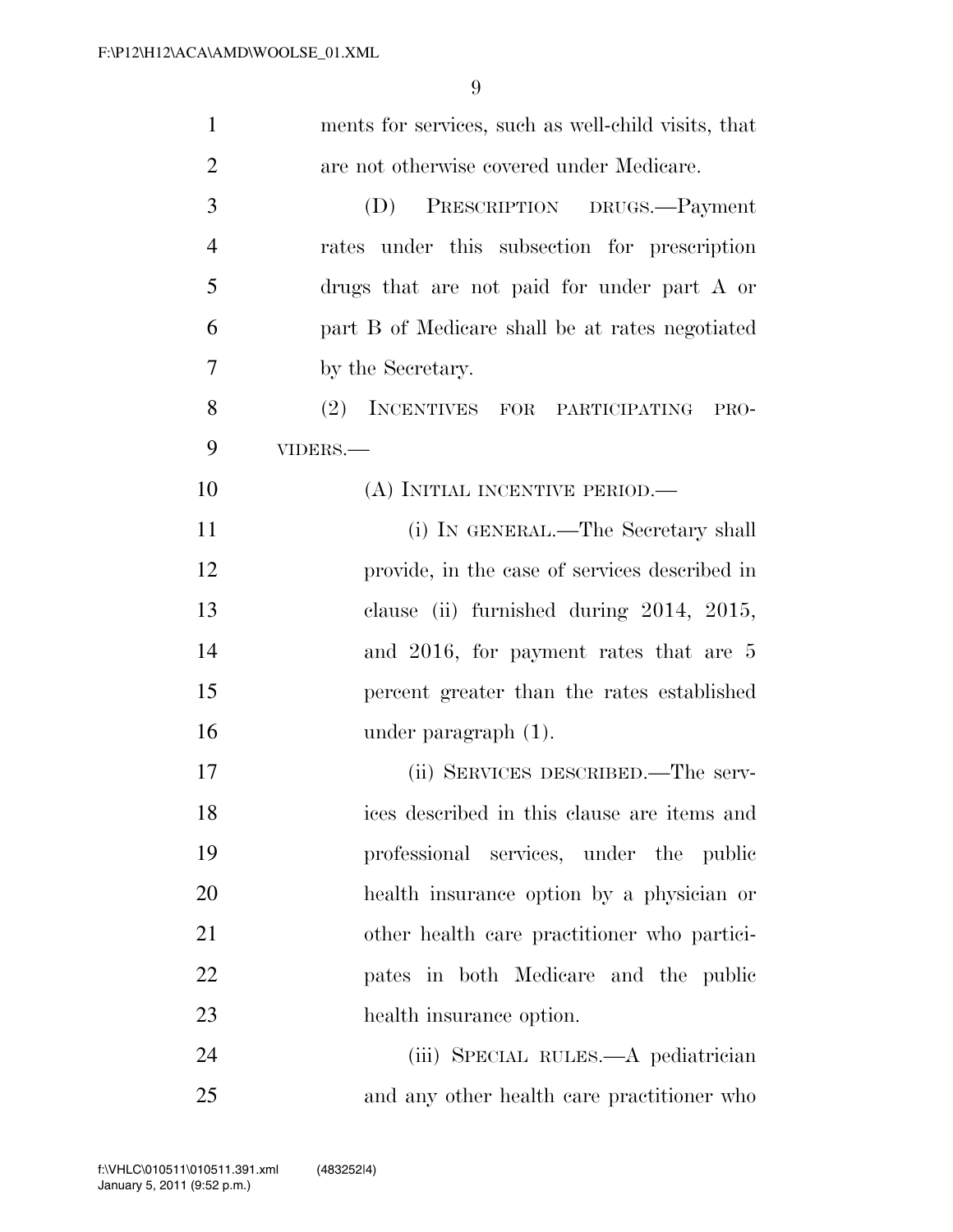is a type of practitioner that does not typi- cally participate in Medicare (as deter- mined by the Secretary) shall also be eligi- ble for the increased payment rates under clause (i).

 (B) SUBSEQUENT PERIODS.—Beginning with 2017 and for subsequent years, the Sec- retary shall continue to use an administrative process to set such rates in order to promote payment accuracy, to ensure adequate bene- ficiary access to providers, and to promote af- fordability and the efficient delivery of medical care consistent with subsection (a)(1). Such rates shall not be set at levels expected to in- crease average medical costs per enrollee cov- ered under the public health insurance option beyond what would be expected if the process 18 under paragraph  $(1)(B)$  and subparagraph  $(A)$  were continued, as certified by the Office of the Actuary of the Centers for Medicare & Medicaid Services.

22 (C) ESTABLISHMENT OF A PROVIDER NET- WORK.—Health care providers participating under Medicare are participating providers in the public health insurance option unless they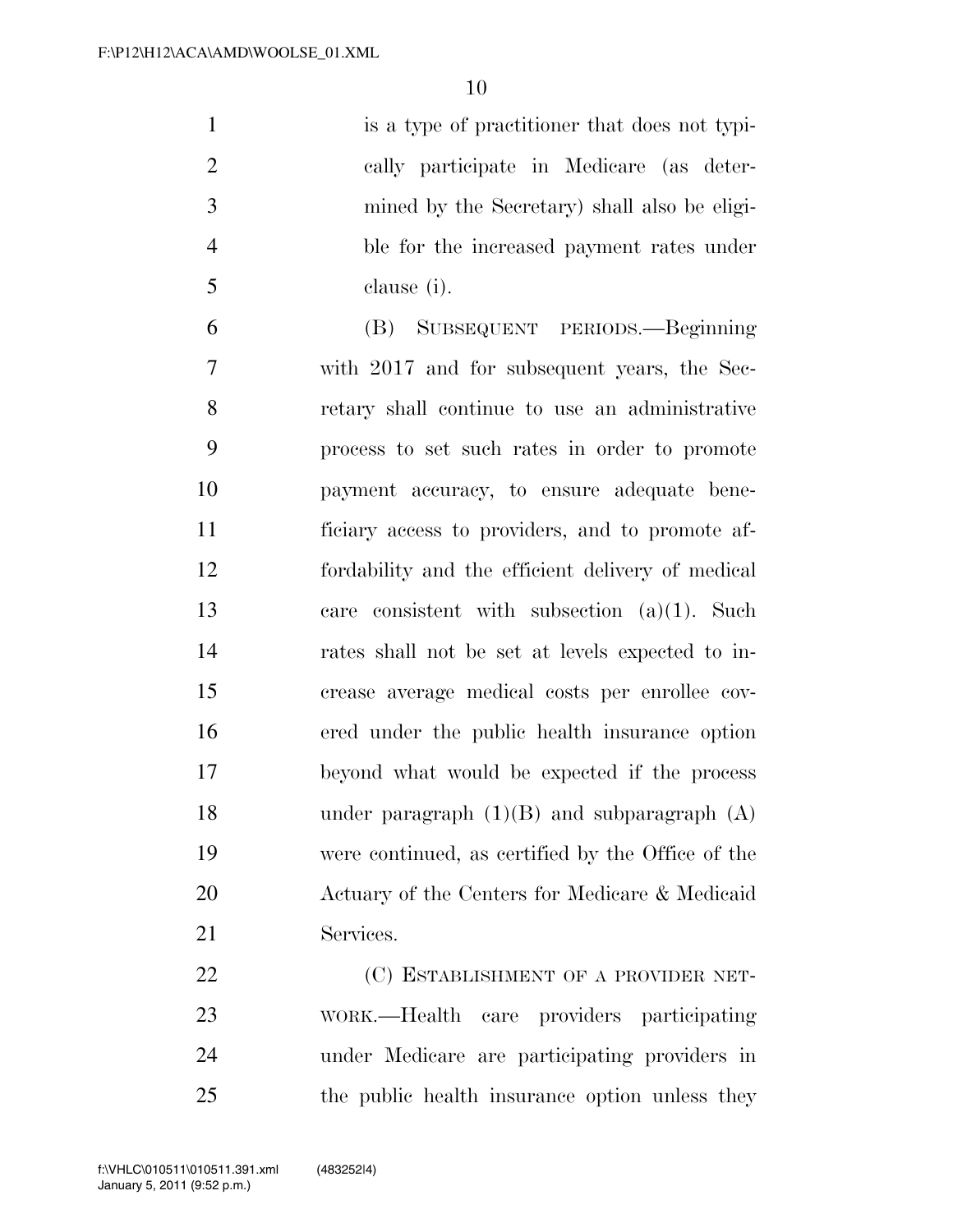opt out in a process established by the Sec-retary.

 (3) ADMINISTRATIVE PROCESS FOR SETTING RATES.—Chapter 5 of title 5, United States Code shall apply to the process for the initial establish- ment of payment rates under this subsection but not to the specific methodology for establishing such rates or the calculation of such rates.

 (4) CONSTRUCTION.—Nothing in this section shall be construed as limiting the Secretary's author- ity to correct for payments that are excessive or defi- cient, taking into account the provisions of sub- section (a)(1) and any appropriate adjustments based on the demographic characteristics of enrollees covered under the public health insurance option, but in no case shall the correction of payments under this paragraph result in a level of expendi- tures per enrollee that exceeds the level of expendi- tures that would have occurred under paragraphs  $(1)(B)$  and  $(2)(A)$ , as certified by the Office of the Actuary of the Centers for Medicare & Medicaid Services.

 (5) CONSTRUCTION.—Nothing in this section shall be construed as affecting the authority of the Secretary to establish payment rates, including pay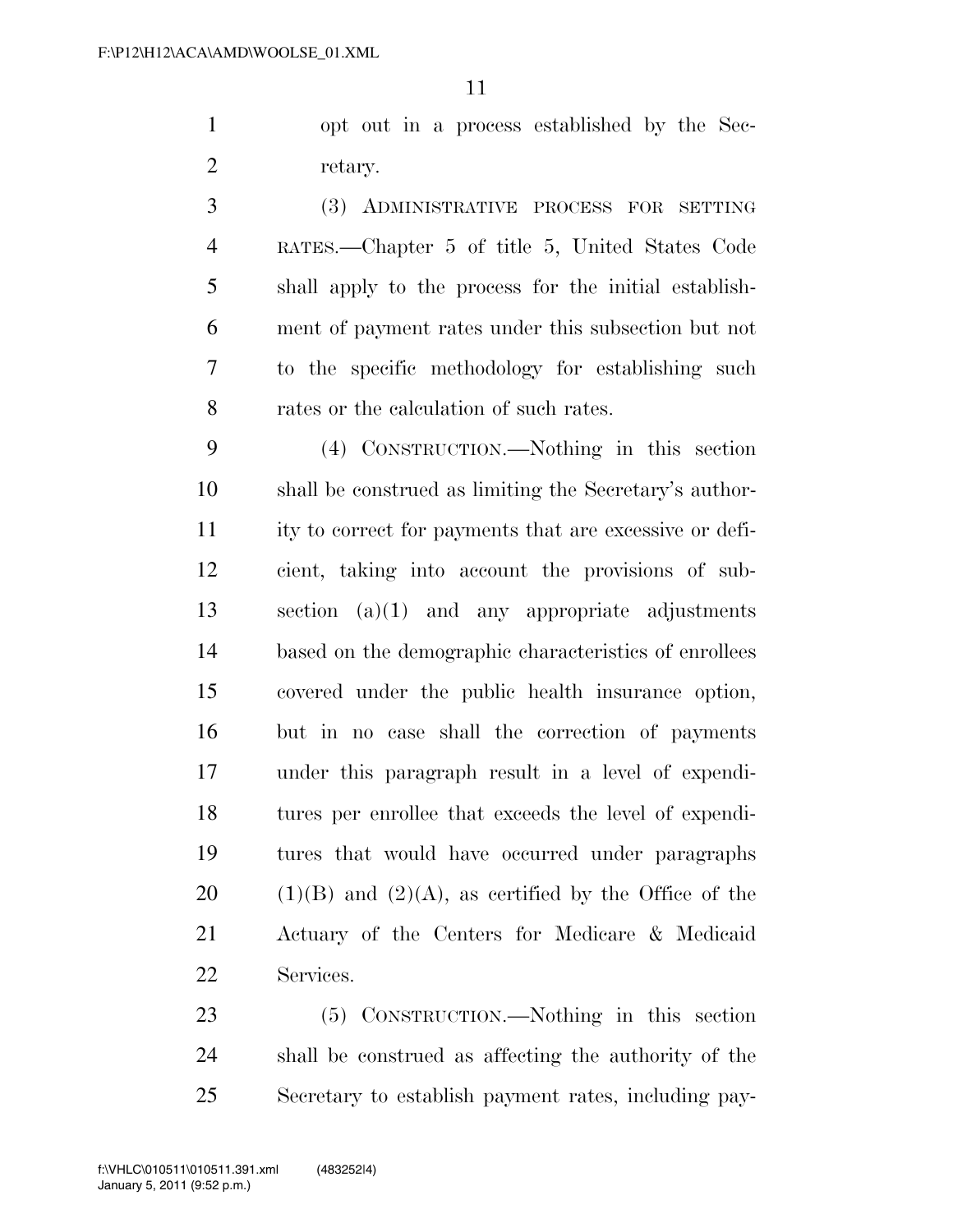ments to provide for the more efficient delivery of services, such as the initiatives provided for under subsection (d).

 (6) LIMITATIONS ON REVIEW.—There shall be no administrative or judicial review of a payment rate or methodology established under this sub-section or under subsection (d).

 (d) MODERNIZED PAYMENT INITIATIVES AND DE-LIVERY SYSTEM REFORM.—

 (1) IN GENERAL.—For plan years beginning with 2014, the Secretary may utilize innovative pay- ment mechanisms and policies to determine pay- ments for items and services under the public health insurance option. The payment mechanisms and policies under this subsection may include patient- centered medical home and other care management payments, accountable care organizations, value- based purchasing, bundling of services, differential payment rates, performance or utilization based pay- ments, partial capitation, and direct contracting with providers. Payment rates under such payment mech- anisms and policies shall not be set at levels ex- pected to increase average medical costs per enrollee covered under the public health insurance option be-25 vond what would be expected if the process under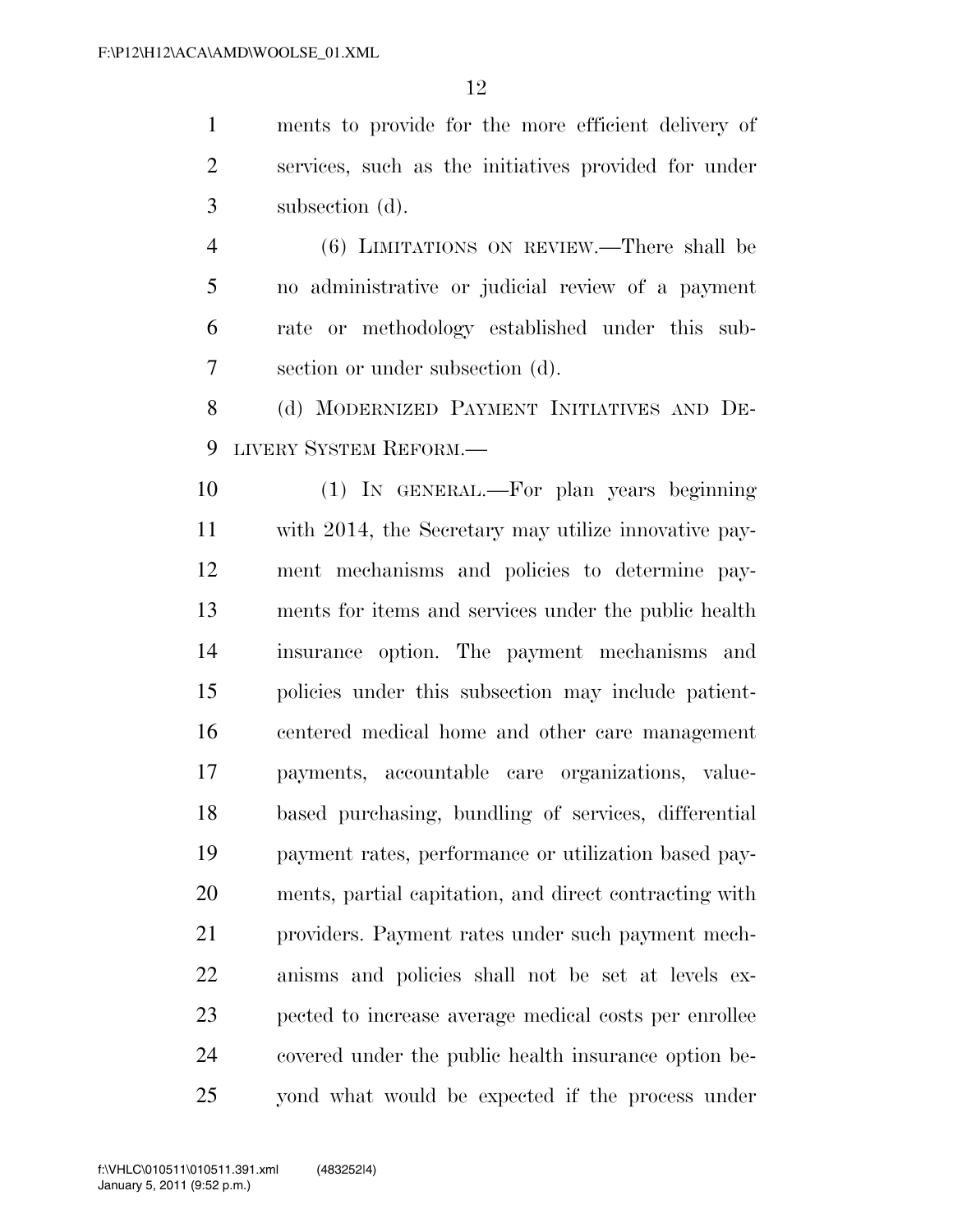| $\mathbf{1}$   | paragraphs $(1)(B)$ and $(2)(A)$ of subsection (c) were |
|----------------|---------------------------------------------------------|
| $\overline{2}$ | continued, as certified by the Office of the Actuary    |
| 3              | of the Centers for Medicare & Medicaid Services.        |
| $\overline{4}$ | (2)<br>REQUIREMENTS FOR INNOVATIVE<br>PAY-              |
| 5              | MENTS.—The Secretary shall design and implement         |
| 6              | the payment mechanisms and policies under this          |
| 7              | subsection in a manner that—                            |
| 8              | $(A)$ seeks to-                                         |
| 9              | (i) improve health outcomes;                            |
| 10             | (ii) reduce health disparities (includ-                 |
| 11             | ing racial, ethnic, and other disparities);             |
| 12             | (iii) provide efficient and affordable                  |
| 13             | care;                                                   |
| 14             | (iv) address geographic variation in                    |
| 15             | the provision of health services; or                    |
| 16             | (v) prevent or manage chronic illness;                  |
| 17             | and                                                     |
| 18             | (B) promotes care that is integrated, pa-               |
| 19             | tient-centered, high quality, and efficient.            |
| 20             | (3) ENCOURAGING THE USE OF HIGH VALUE                   |
| 21             | SERVICES.—To the extent allowed by the benefit          |
| 22             | standards applied to all health benefits plans partici- |
| 23             | pating under the Exchange involved, the public          |
| 24             | health insurance option may modify cost sharing and     |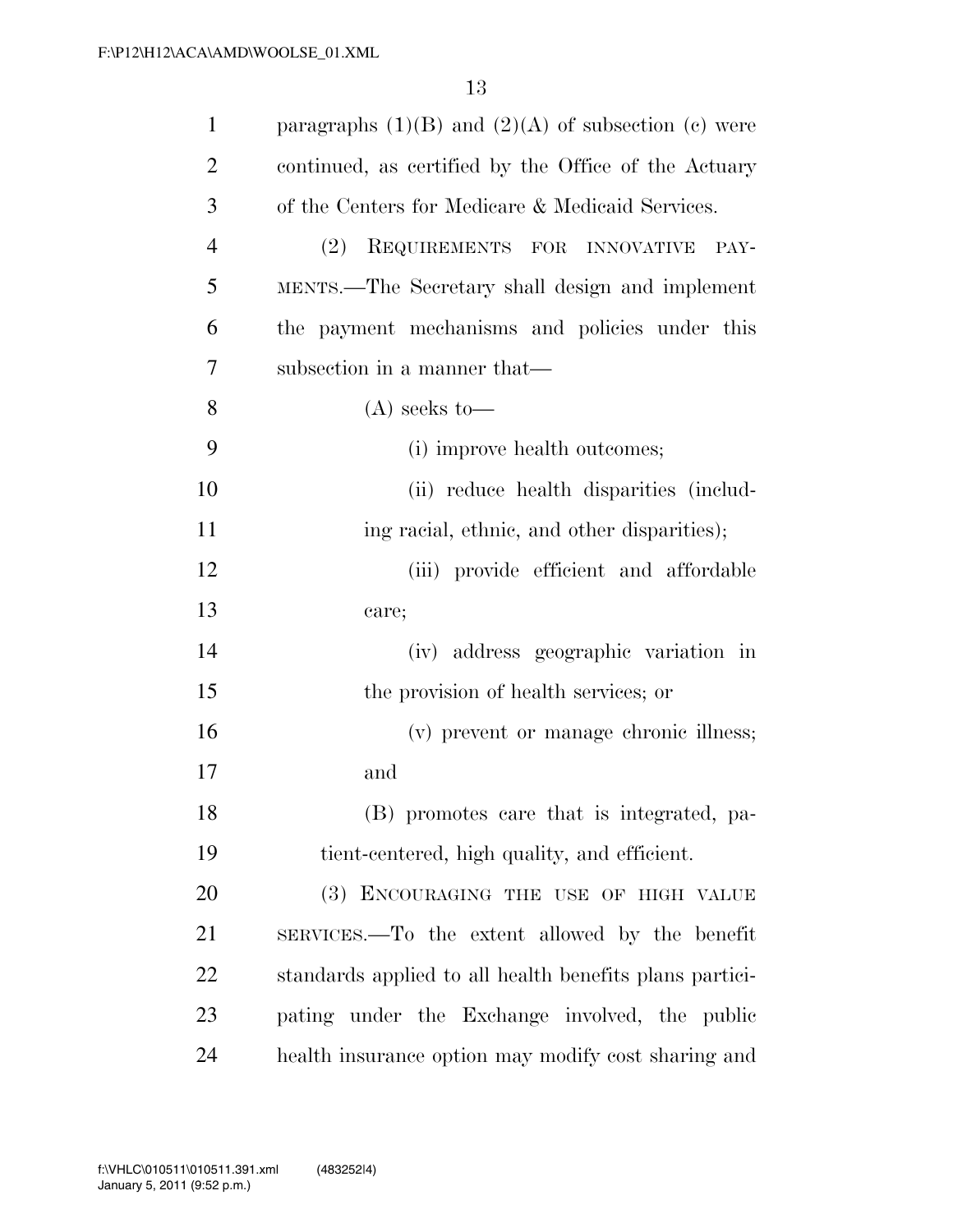|   | payment rates to encourage the use of services that |
|---|-----------------------------------------------------|
| 2 | promote health and value.                           |
| 3 | (4) NON-UNIFORMITY PERMITTED.—Nothing in            |

 this subtitle shall prevent the Secretary from varying payments based on different payment structure mod- els (such as accountable care organizations and med- ical homes) under the public health insurance option for different geographic areas.

(e) PROVIDER PARTICIPATION.—

 (1) IN GENERAL.—The Secretary shall establish conditions of participation for health care providers under the public health insurance option.

 (2) LICENSURE OR CERTIFICATION.—The Sec- retary shall not allow a health care provider to par- ticipate in the public health insurance option unless such provider is appropriately licensed or certified under State law.

18 (3) PAYMENT TERMS FOR PROVIDERS.

 (A) PHYSICIANS.—The Secretary shall pro- vide for the annual participation of physicians under the public health insurance option, for which payment may be made for services fur-nished during the year, in one of 2 classes:

 (i) PREFERRED PHYSICIANS.—Those physicians who agree to accept the pay-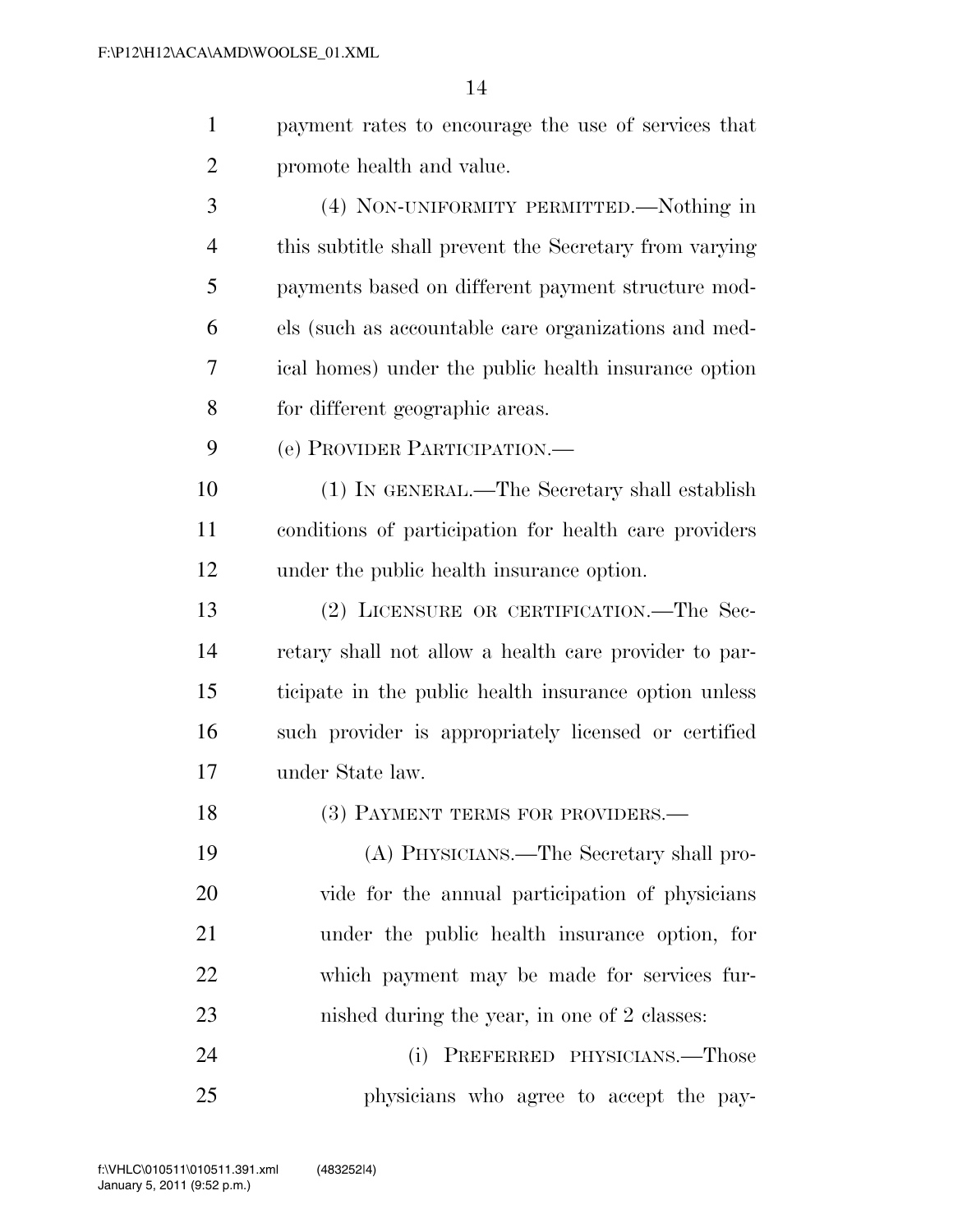| $\mathbf{1}$   | ment rate established under this section                                                                                            |
|----------------|-------------------------------------------------------------------------------------------------------------------------------------|
| $\overline{2}$ | (without regard to cost-sharing) as the                                                                                             |
| 3              | payment in full.                                                                                                                    |
| $\overline{4}$ | (ii) PARTICIPATING, NON-PREFERRED                                                                                                   |
| 5              | PHYSICIANS.—Those physicians who agree                                                                                              |
| 6              | not to impose charges (in relation to the                                                                                           |
| $\tau$         | payment rate described in subsection (c)                                                                                            |
| 8              | for such physicians) that exceed the ratio                                                                                          |
| 9              | permitted under section $1848(g)(2)(C)$ of                                                                                          |
| 10             | the Social Security Act.                                                                                                            |
| 11             | (B) OTHER PROVIDERS.—The Secretary                                                                                                  |
| 12             | shall provide for the participation (on an annual                                                                                   |
| 13             | or other basis specified by the Secretary) of                                                                                       |
| 14             | health care providers (other than physicians)                                                                                       |
| 15             | under the public health insurance option under                                                                                      |
| $\sim$         | $\mathbf{r} \cdot \mathbf{r}$ and $\mathbf{r} \cdot \mathbf{r}$ and $\mathbf{r} \cdot \mathbf{r}$ and $\mathbf{r} \cdot \mathbf{r}$ |

 which payment shall only be available if the provider agrees to accept the payment rate es- tablished under subsection (c) (without regard to cost-sharing) as the payment in full.

 (4) EXCLUSION OF CERTAIN PROVIDERS.—The Secretary shall exclude from participation under the public health insurance option a health care provider that is excluded from participation in a Federal health care program (as defined in section 1128B(f) of the Social Security Act).